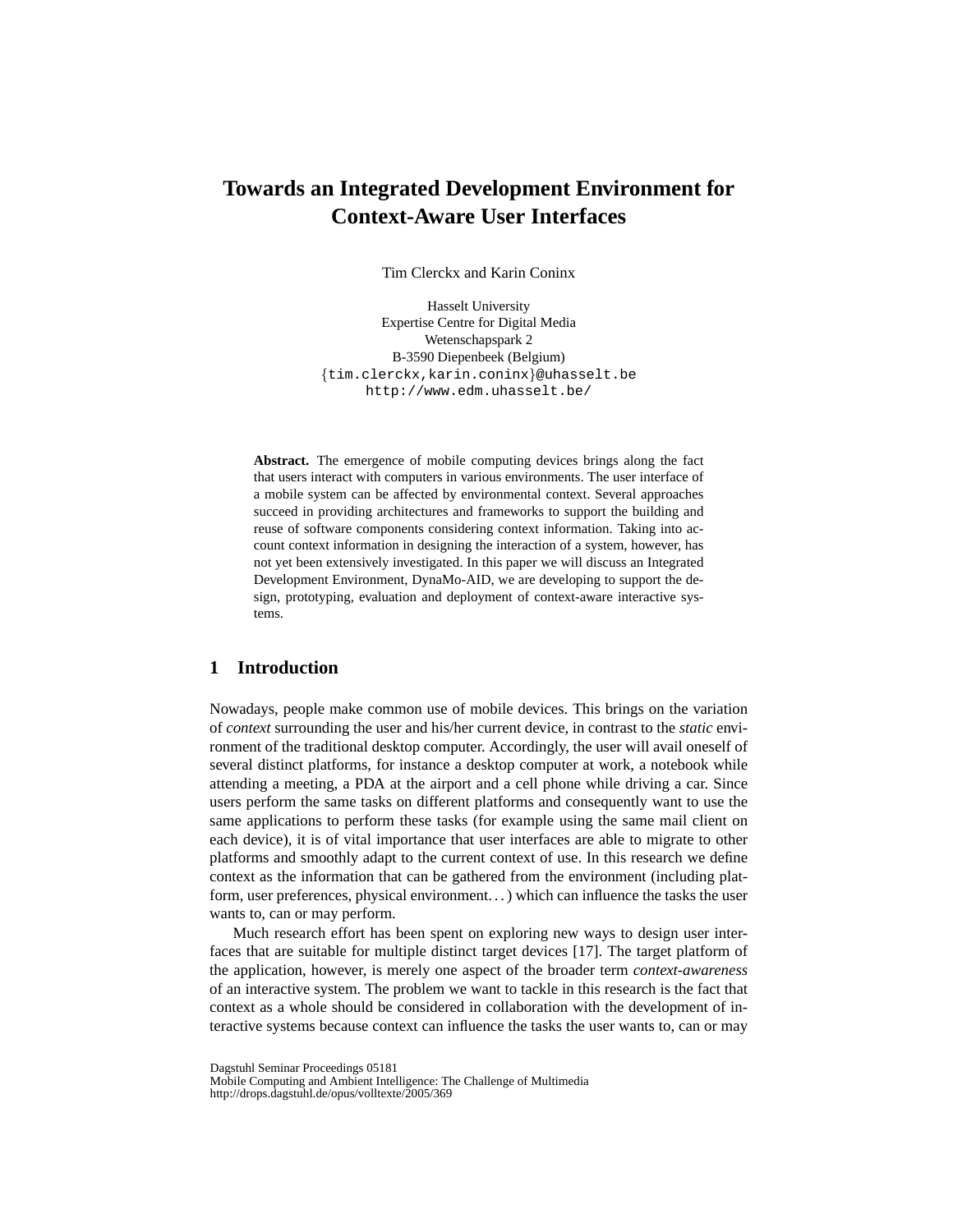perform. This is why we try to combine an abstract approach of designing user interfaces (i.e. using declarative models) with the modeling of context. To ensure usability of the interactive system, designers should be provided with a prototype reflecting the changes context can apply on the user interface. Furthermore designers must be able to adjust the declarative models in order to obtain a usable interface corresponding to the postulated requirements described by the models.

In this paper we will discuss the work that has been performed to provide user interface designers with tool support in order to design, test, and evaluate context-aware user interfaces. Designers can specify a user interface by specifying several models which describe all aspects of the user interface (tasks, navigation, presentation. . . ) including a context model describing what kind of context information can influence the user interface. When the designer has specified these models, a prototype can be generated in order to test the user interface, and to explore how changing the context affects the user interface. Considering the prototype, changes can be applied to the models in order to adjust the tasks, provide more presentable presentation components, and link the user interface models to the functional core of the system

The remainder of this paper is structured as follows. We will discuss relevant related work in section 2. In section 3 we will postulate the goals of our approach. In section 4 we will discuss our development process. We will elaborate on current results and further research directions in section 5. Finally conclusions are given in section 6.

# **2 Related Work**

Writing software that can adapt to the context of use is an important component of present-day applications. Support for these types of application is still a major topic for research. The Context Toolkit [19, 9, 8] is probably the best known way of abstracting context and making it "generally" usable. A clear division of components that embed, aggregate and interpret context information is envisaged. A method and tool support are discussed in [10] to give end users the opportunity to develop context-aware applications. However, less emphasis is placed on the effects and use of context on and in the user interface; instead they are targeting end users for describing and testing contextaware behavior of applications.

Mori et al. [16] present a process to design device-independent user interfaces in a model-based approach. In this approach, a high-level task model is constructed to describe tasks that can be performed on several platforms. Afterwards, the designer has to specify which tasks of the high-level description can be performed on which device. When this is done, an abstract UI will be created followed by the user interface generation. In our approach we describe the differences between target platforms in one complete task model and provide the possibility to take into account other sorts of context information than platform.

Calvary et al. [2] describe a development process to create context-sensitive user interfaces. The development process consists of four steps: creation of a task-oriented specification, creation of the abstract interface, creation of the concrete interface, and finally the creation of the context-sensitive interactive system. The focus however, lays upon a mechanism for context detection and how context information can be used to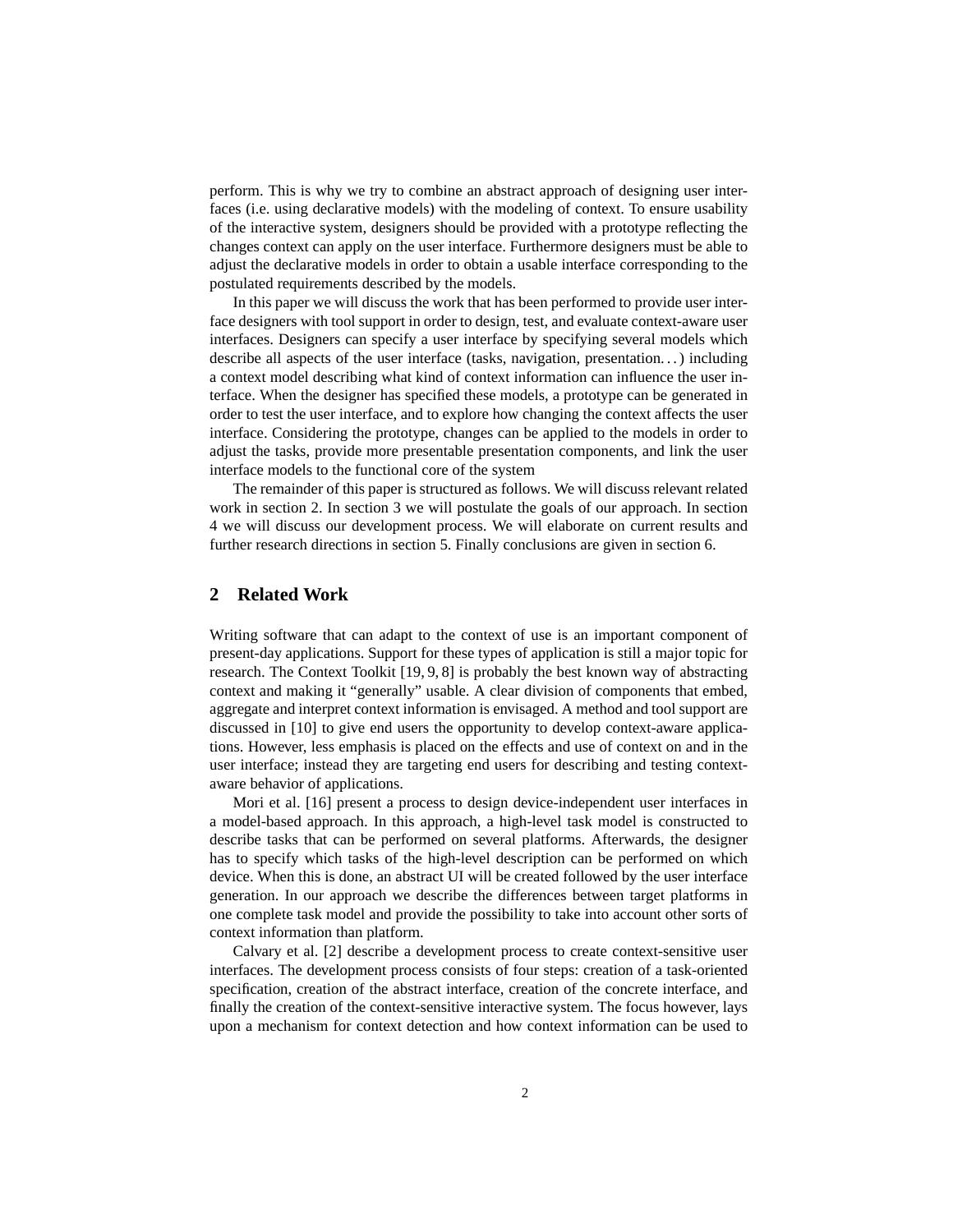adapt the UI, captured in a three-step process: (1) recognizing the current situation (2) calculating the reaction and (3) executing the reaction. In our approach we will focus on the exposure of a complete design process using extended versions of existing models, and how context reflects on these models. Furthermore we extend context by taking into account the effects of incoming and abolished services.

Limbourg et al. [14] describe a language, UsiXML, to describe context-aware user interfaces. Provided tool support, however, concentrates on transformations between models in order to transform abstract descriptions to concrete ones, and to reverse engineer concrete user interfaces. In our work we focus on incorporating context in user interface development. We use transformations between models [5] to assist in user interface design but the integration with the context model is done by the designer to avoid unexpected changes of the user interface when a context change occurs.

# **3 Developing Context-Aware Interactive Systems**

In this section we want to outline the goals we want to achief in our approach. To create a development process to design and test interactive context-aware systems, the following aspects are considered to be important:

- **Abstract approach** the influence of context on the application should be considered in early design stages. Dey stated in his doctoral dissertation [1] that a system is context-aware *if it uses context to provide relevant information and/or services to the user, where relevancy depends on the user's task*. This is why attention should be devoted at the design stage when considering the user's tasks. Therefore, context should be approachable by system designers while drawing up abstract models (for instance a task model) in system design.
- **Incorporating support for different kinds of contex** not only platform should be considered as a factor of context influencing applications. Other information can also be important [11, 13]: context data interpreted from rough sensor data, user preferences, location, network bandwidth. . .
- **Split different aspects of application design** distinct parts of the application are designed by different people: user interface (interaction experts, graphical designers. . . ), context acquisition and interpretation (hardware experts, AI specialists. . . ), application core (software engineers, programmers). This is why these aspects have to be developed separately to make it possible to realize these three parts in parallel in order to speed up the development process.
- **Intuitive tool support** a design process stays or falls with the support of intuitive tools allowing designers to analyze and model their ideas with regard to the desired system. Furthermore it should be possible to check the postulated requirements like checking scenarios (verification) and to support the generation of prototypes (validation concerning usability requirements).
- **Support for Services** because users carry a mobile device while moving around, the device will be able to communicate with the changing environments, i.e. wireless networks, devices through Bluetooth connection. . . For instance when a user walks past a building and wishes to know more about the building. Suppose the device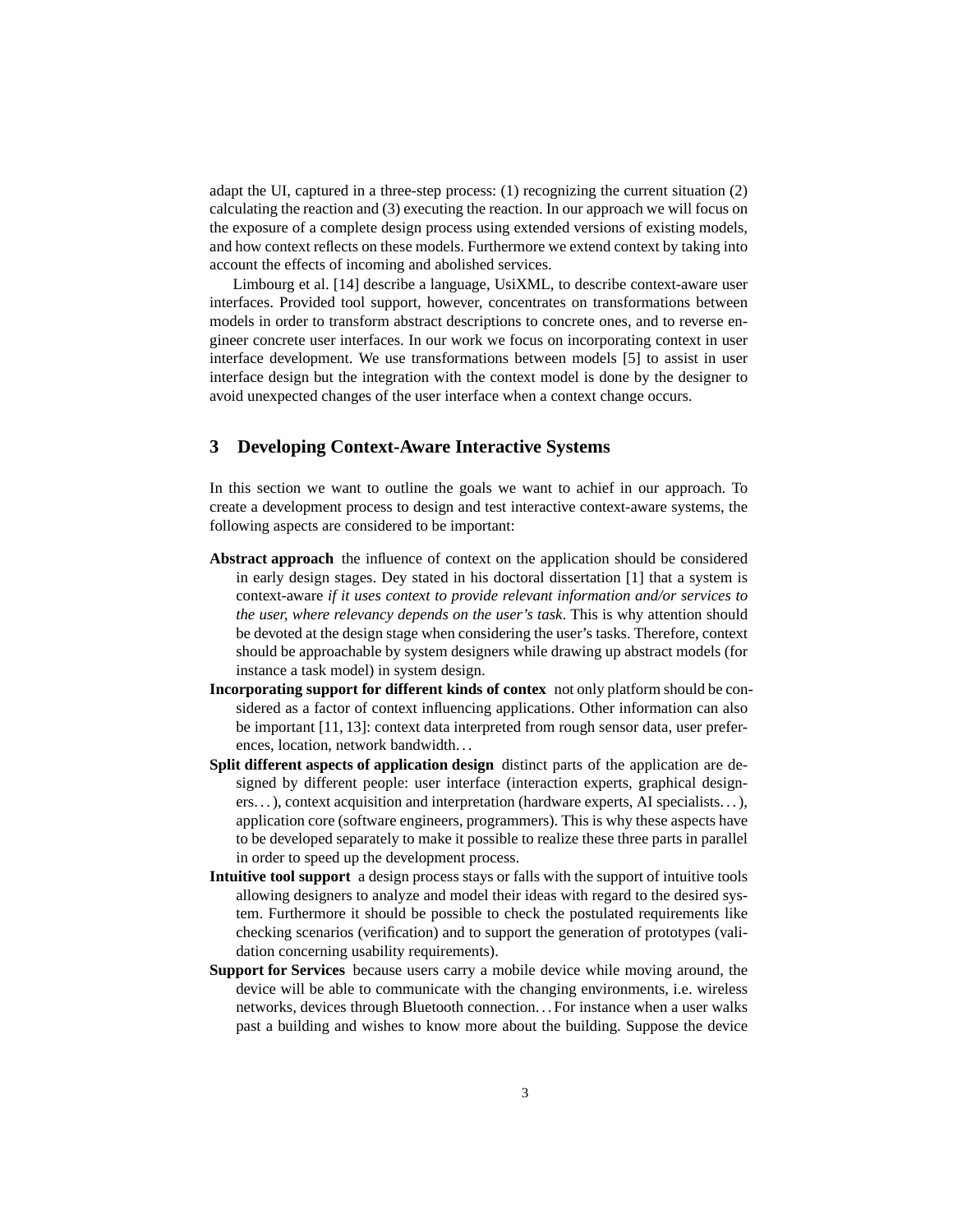can connect to a subnet of the wireless network of the building to download information about this building. This is what we call a service provided by the building to the user carrying the mobile device. In interface design, applications should be prepared to use such services, especially when user interaction with the service is possible.

In this research, we focus on designing the interactive part of a context-aware system. To maintain an abstract approach, the interaction will have to be specified by declarative models including a model representing context.

An important technical issue is usability of context-aware applications. Because abstract models are used and the user interface will react on context changes, it will be difficult to keep track of the usability of the system. This is why rapid prototyping should be supported. When the designer has defined some abstract models and has specified where the interaction can be influenced by context, a prototype should be generated by a tool to test the resulting user interface. When the designer has tested the prototyping, he/she can apply changes on the models, including the models representing context.

## **4 The DynaMo-AID approach**

We have formulated a process (DynaMo-AID: Dynamic Model-Based User Interface Development [3]) to design the interactive part of context-aware applications and designed a supporting runtime architecture, which uses the artifacts generated by the design process.

Figure 1 shows a general overview of the development process. The DynaMo-AID design process supports the design of declarative abstract models, describing the context-aware user interface. The aggregate of the models, the interface model, can be serialized in order to export these models to a runtime architecture. To test the result of these models, the corresponding user interface can be generated in shape of a prototype to check the usability of the system. Considering the prototype, some changes to the models in the design process can be applied to alter for instance the presentation of the user interface or how context changes may affect the user interface [5].

In the remainder of this section, we will discuss how the design process and the runtime environment are structured.

#### **4.1 Designing the Interaction**

Figure 2 provides an overview of the design process. The designer will have to specify several models to describe the interaction of a system from an abstract level:

**Context-Sensitive Task Model** First, a task model is specified describing the tasks user and application may encounter when interaction with the system is taking place. Because we want to develop context-aware user interfaces, tasks also depend on the current context-of-use. This is why we extended the ConcurTaskTree Notation [18] to specify tasks in different contexts-of-use. The notation is extended with an extra type of task, the decision task, describing which sub tasks (sub trees of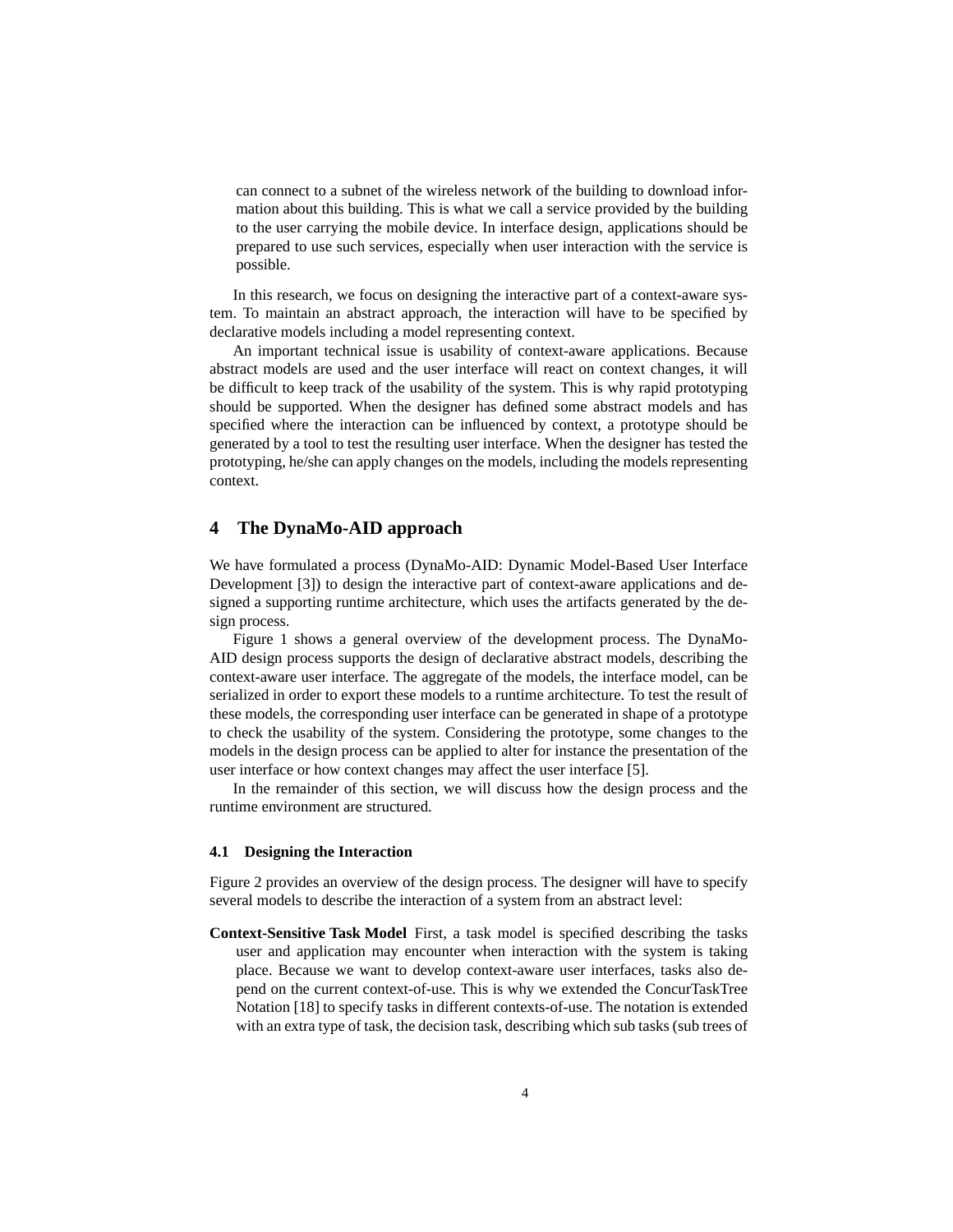

**Fig. 1.** DynaMo-AID Development Process



**Fig. 2.** DynaMo-AID Design Process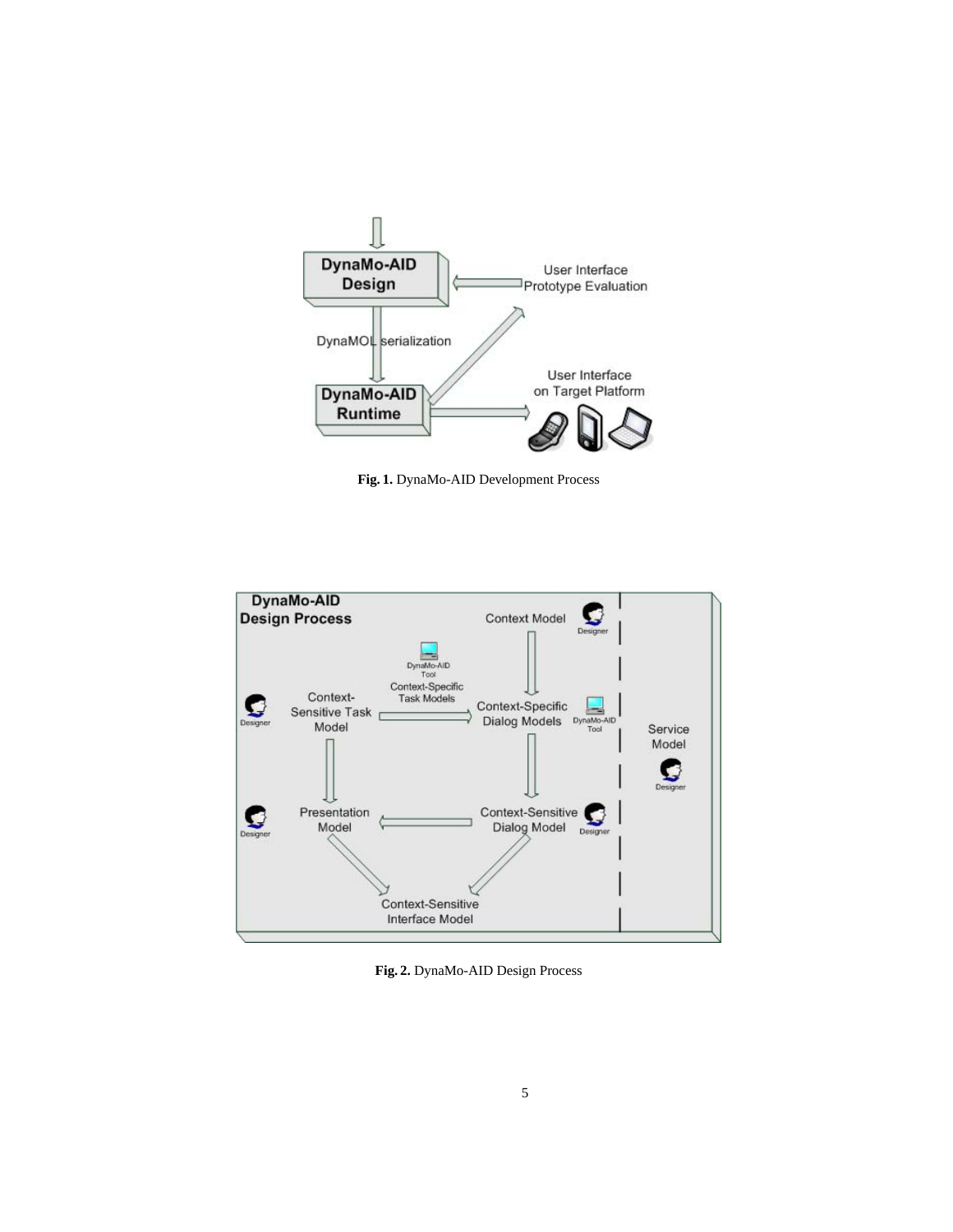the decision task) are relevant in the current context of use. In this way the designer can describe different tasks for different contexts-of-use. Details on the extended ConcurTaskTree Notation are discussed in [4].

- **Context Model** When the task model is specified, the designer has to denote what kind of context information can influence the interaction, i.e. the tasks. This can be done by selecting objects for context gathering (Concrete Context Objects or CCOs). These objects can be aggregated and interpreted by other objects (Abstract Context Objects or ACOs). The designer can do this by linking ACOs to CCOs and selecting from a set of predefined interpretation rules how the context information has to be interpreted. The ACOs represent abstracted context information. When the context model is specified, the designer has to link the ACOs to task model nodes (inter-model connection). In this way, the designer can denote which tasks can be performed in which context of use.
- **Context-Specific Dialog Models** Next, tool support will automatically extract a dialog model from the task model [15] for each context of use. Afterwards, inter-model connections are added automatically between states of the dialog model and tasks of the task model that are enabled for each particular state.
- **Context-Sensitive Dialog Model** The next step is to link dialog model nodes (states) of the different dialog models to denote between which states context changes may occur. We used this approach rather than automatically link similar states in distinct dialog models to ensure designers really want these context changes to affect the interaction taking place.
- **Presentation Model** To provide the interface model with information how the interaction should be presented to the user, designers have to compose abstract user interface components, and link these to the relevant tasks for each presentation model node. The presentation model nodes can be structured hierarchically in order to group presentation components for layout purposes. The designer can choose from several abstract user interface components: static, input, choice, navigation control, hierarchy, and custom widget. Furthermore, a URI (Uniform Resource Identifier) widget can be chosen containing a URI to an external user interface component (for instance a UIML document on an HTTP server). Finally the user interface components can be grouped, and structured in a hierarchical structure.
- **Context-Sensitive Interface Model** The aggregate of the previous models results in a context-sensitive interface model.
- **Service Model** the interaction with the main application is described by the previous models. Services requiring user interaction also need to be described. This can be done independent of the design of the main application. Services are modeled by describing the same declarative models as the main application. When a service is deployed, the model of the service and the main application will be merged to present the interaction of both.

Because of the high amount of interconnections between the distinct models, the tool we have implemented to support the modeling phase is graphical with semantic zooming to maintain an overview of the interconnections even when the focus of interest lies on one particular model. Usability tests are planned in the near future to test and improve usability of the graphical interface with the models. Figure 3 shows the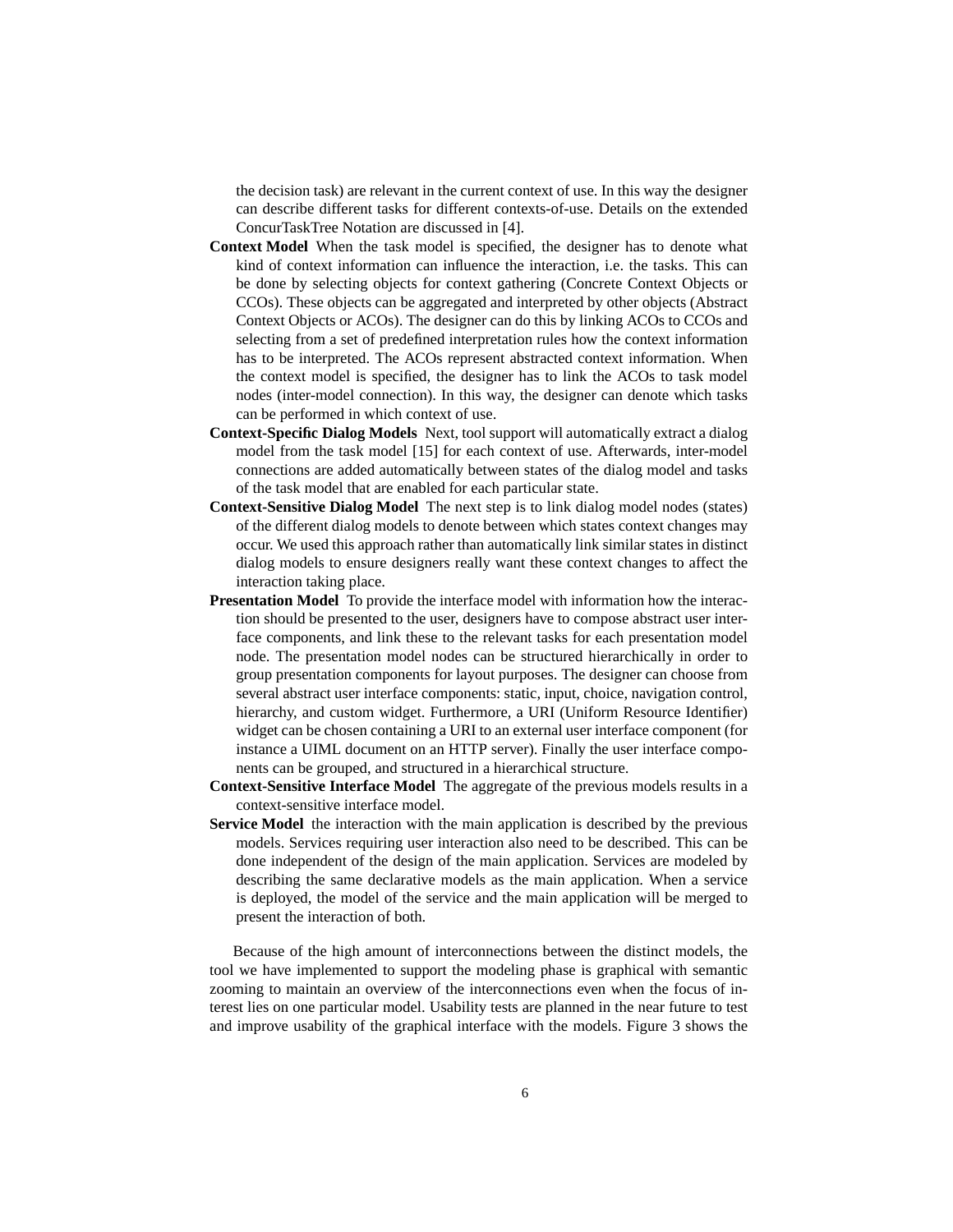tool providing an overview of the task, context, dialog and presentation model and the connections between the distinct models.



**Fig. 3.** DynaMo-AID Design Tool: overview of the declarative models and the interconnections

#### **4.2 Runtime Architecture**

The artifact generated by the design tool, i.e. an XML-based description of the interface model, can be used to deploy a user interface with the runtime architecture. The architecture takes care of communications between user interface, application core, and context data [6].

Figure 4 gives an overview of the runtime architecture. The architecture exists of 3 distinct components, communicating with each other through an asynchronous messaging system:

**DynaMo-AID Runtime Server** The server-side part of the architecture consists of 5 separate components. The *Context Control Unit (CCU)* will detect the current context, supplied by the abstract context objects and the dialog controller will be notified when a context change significant for the interaction has occurred. A *Dialog Controller* will handle communication between user interface on the target device,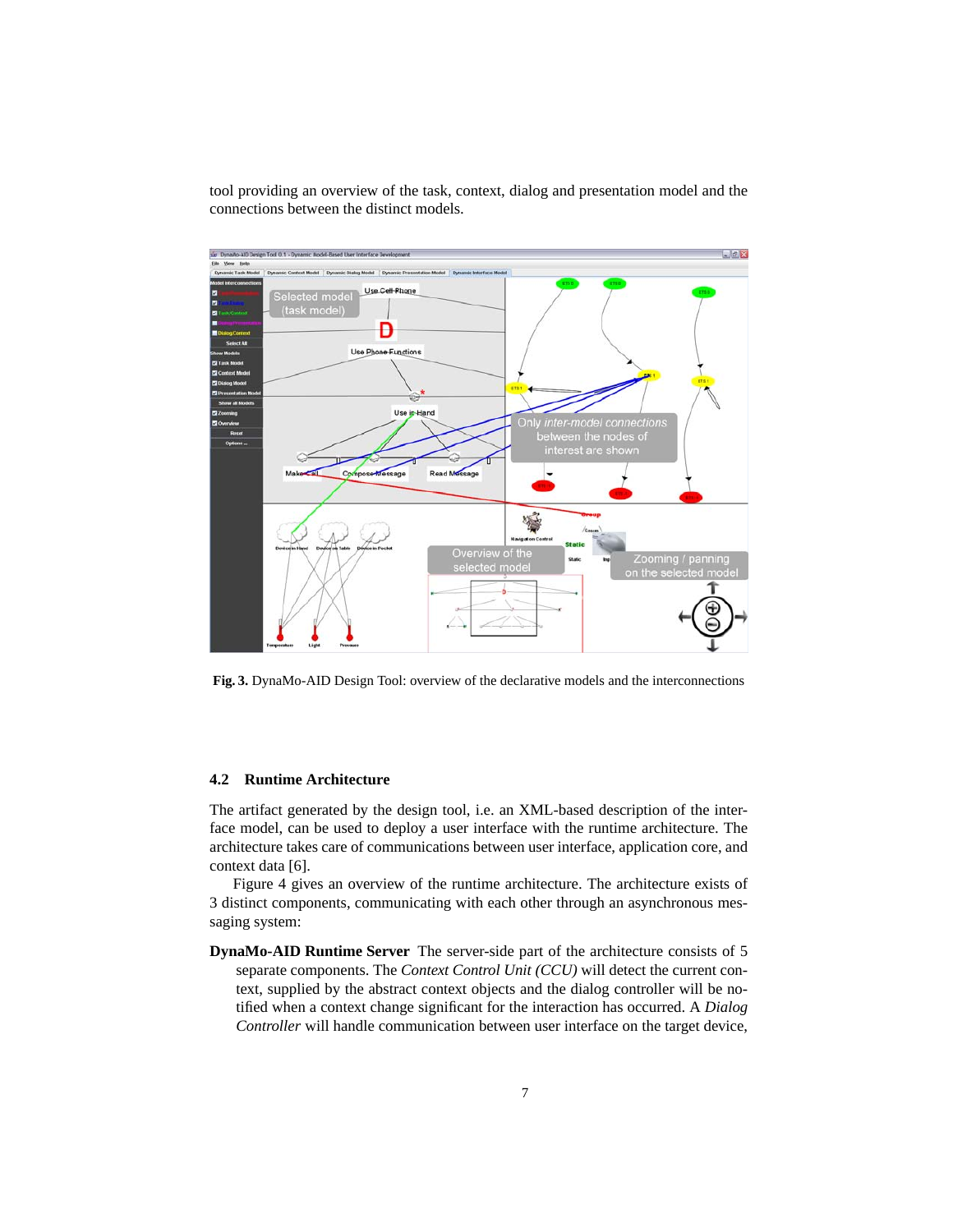the CCU, and the application core. The dialog controller decides when the user interface has to be changed, either by user interaction, a context change, or a message from the application core. *Abstract Context Objects (ACOs)* are connected with Concrete Context Objects (CCOs) which provide low-level context information. ACOs will aggregate and interpret the information of several CCOs in order to provide the CCU with abstract context information. A *Context Repository* registers context changes in order to take decisions about context information based on historical information. The *Application Core (AC)* is used to retrieve information to be presented in the user interface. The AC also sends messages when data is updated relevant for the user interface. The application core can also depend on context information from the CCU.

- **DynaMo-AID Runtime Client** The Runtime Client runs on the device the user will be interacting with. The *Runtime Environment* enables communication with the Runtime Server. To present the user interface, several back ends can be used. Up to now we have tested with the Dygimes[7] renderer and an initial version of a .NET renderer.
- **DynaMo-AID Context Sensing Clients** These are CCOs encapsulating some sort of context information and providing the information communication with ACOs for abstraction and interpretation. The CCOs can be located on the target mobile devices as well as anywhere in the user's environment.

We choose to put CCU and dialog controller on an external server because of several advantages:

- **–** Relieve the mobile device from complex data and calculations as there are: interpreting the model components, retrieving, interpreting and using context information. . .
- **–** registration of more than one entity (device, user interface instance) to the dialog controller:
	- sending events to the design tool: this can be used for monitoring the interaction with the prototype, visualize which model components are currently active, logging the interaction...
	- sending events to more than one interaction device: this can be used for the support of distributed user interfaces.
- **–** asynchronous communication between the prototype and the design tool. In this way, the prototype can be rendered on a platform different from the platform and programming language of the design tool. A .NET prototype communicating with the design tool implemented in Java for instance.
- **–** Keeping a repository of past context information, making it possible to base decisions on historical context information.
- **–** Communicating with services using the same communication protocol used for the interaction and context information.

# **5 Future Work**

Up to now, we have constructed the development process discussed in the previous section. We have implemented tool support to design the declarative models describing the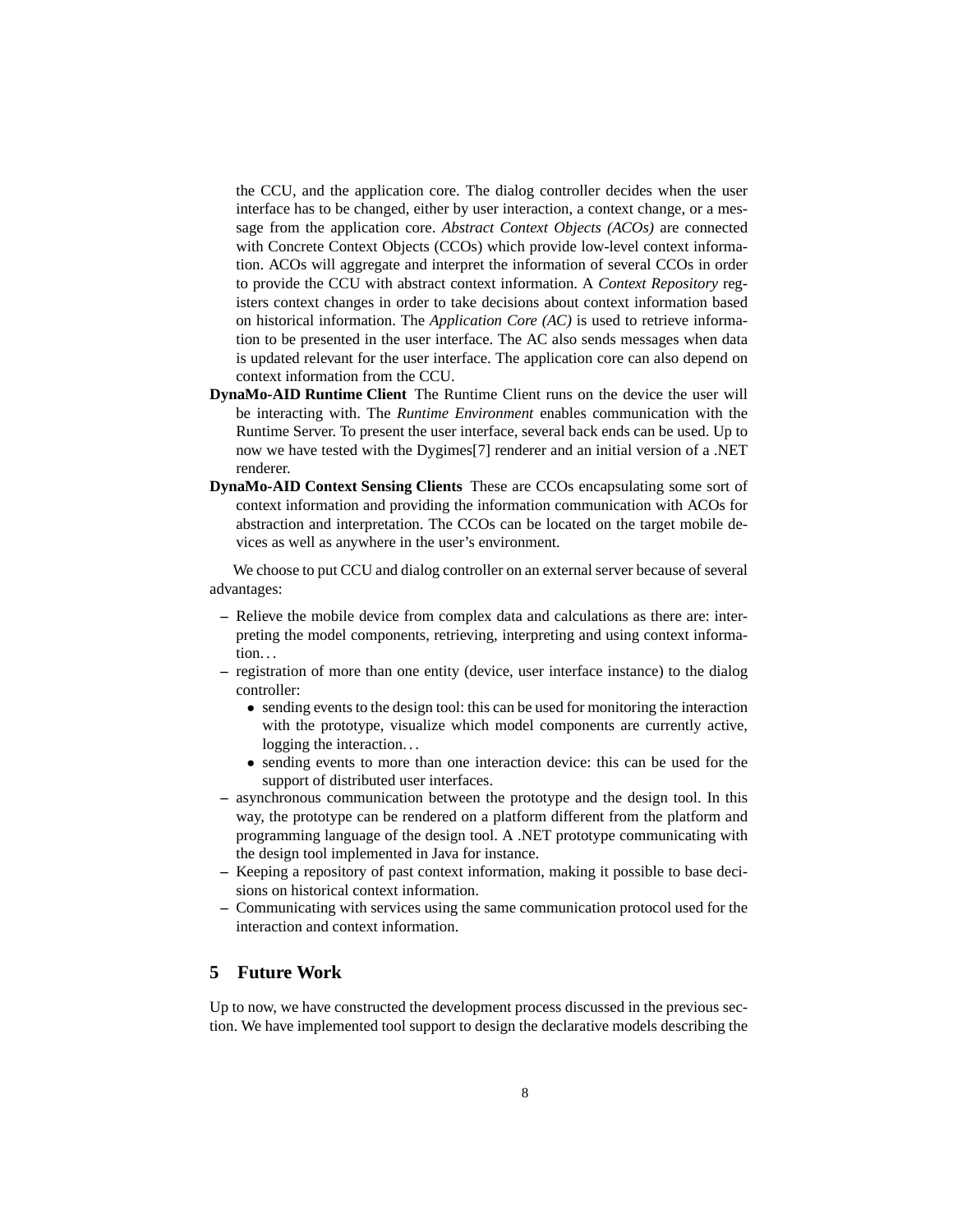

**Fig. 4.** DynaMo-AID Runtime Architecture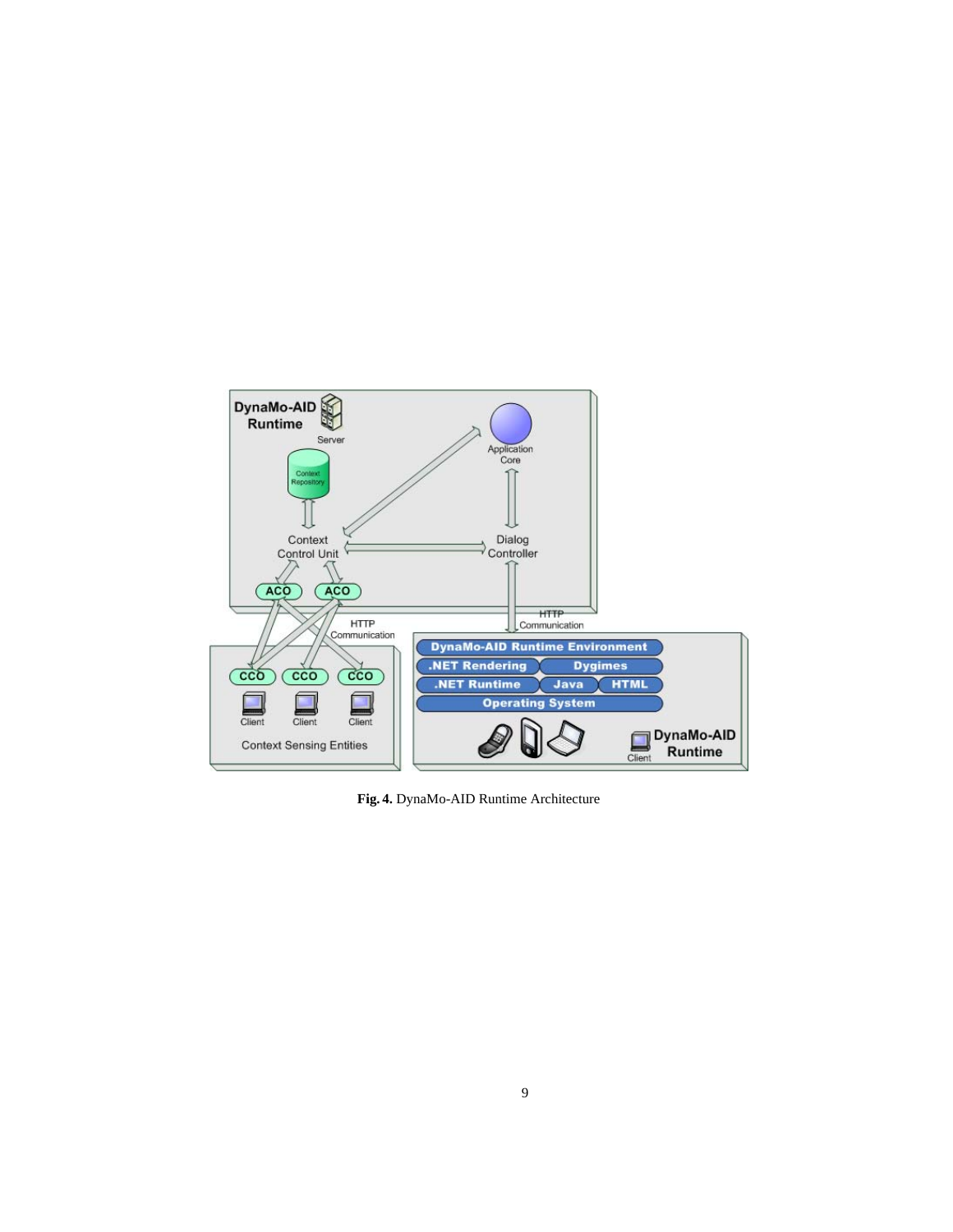user interface. Furthermore we have implemented a proof-of-concept runtime architecture on the Dygimes-framework. In this implementation we made use of both simulated context and context information detected by hardware sensors to test the rendered prototypes. The communication between the Concrete Context Objects encapsulating context information and the server-side part of the context processing is currently implemented with a direct socket connection.

The remainder of this research will focus on:

- **–** incorporating services in the design tool and the runtime architecture;
- **–** improve the support for evaluation of the generated prototypes;
- **–** applying changes to the models after evaluation such as correcting tasks, providing more presentable presentation components, and linking the user interface models to the functional core of the system;
- **–** deploying the context-aware interactive system.

### **6 Conclusion**

The core of this research is to incorporate the influence of context information on the user interface from early design stages. In this matter, the separation between the user interface, context data and the functional core of the application is taken into account. Up till now we have formulated a design process and added the necessary tool support to design, test, and evaluate context-aware user interfaces. Next step is to extend this approach to make it possible that context changes that are difficult to predict are incorporated in the design, in particular the appearance and disappearance of services.

# **7 Acknowledgements**

The authors would like to thank Frederik Winters and Kris Luyten for their contributions to the work discussed in this paper. Part of the research at EDM is funded by EFRO (European Fund for Regional Development), the Flemish Government and the Flemish Interdisciplinary institute for Broadband technology (IBBT). The CoDAMoS (Context-Driven Adaptation of Mobile Services) project IWT 030320 is directly funded by the IWT (Flemish subsidy organization).

# **References**

- 1. Anind Dey. *Providing Architectural Support for Building Context-Aware Applications*. Ph.D. thesis, December 2000, College of Computing, Georgia Institute of Technology, 2000.
- 2. Gaelle Calvary, Joelle Coutaz, and David Thevenin. Supporting Context Changes for Plastic ¨ User Interfaces: A Process and a Mechanism. In *Joint Proceedings of HCI 2001 and IHM 2001. Lille, France*, pages 349–364, 2001.
- 3. Tim Clerckx, Kris Luyten, and Karin Coninx. DynaMo-AID: a Design Process and a Runtime Architecture for Dynamic Model-Based User Interface Development. In Kazman and Palanque [12], pages 142–160.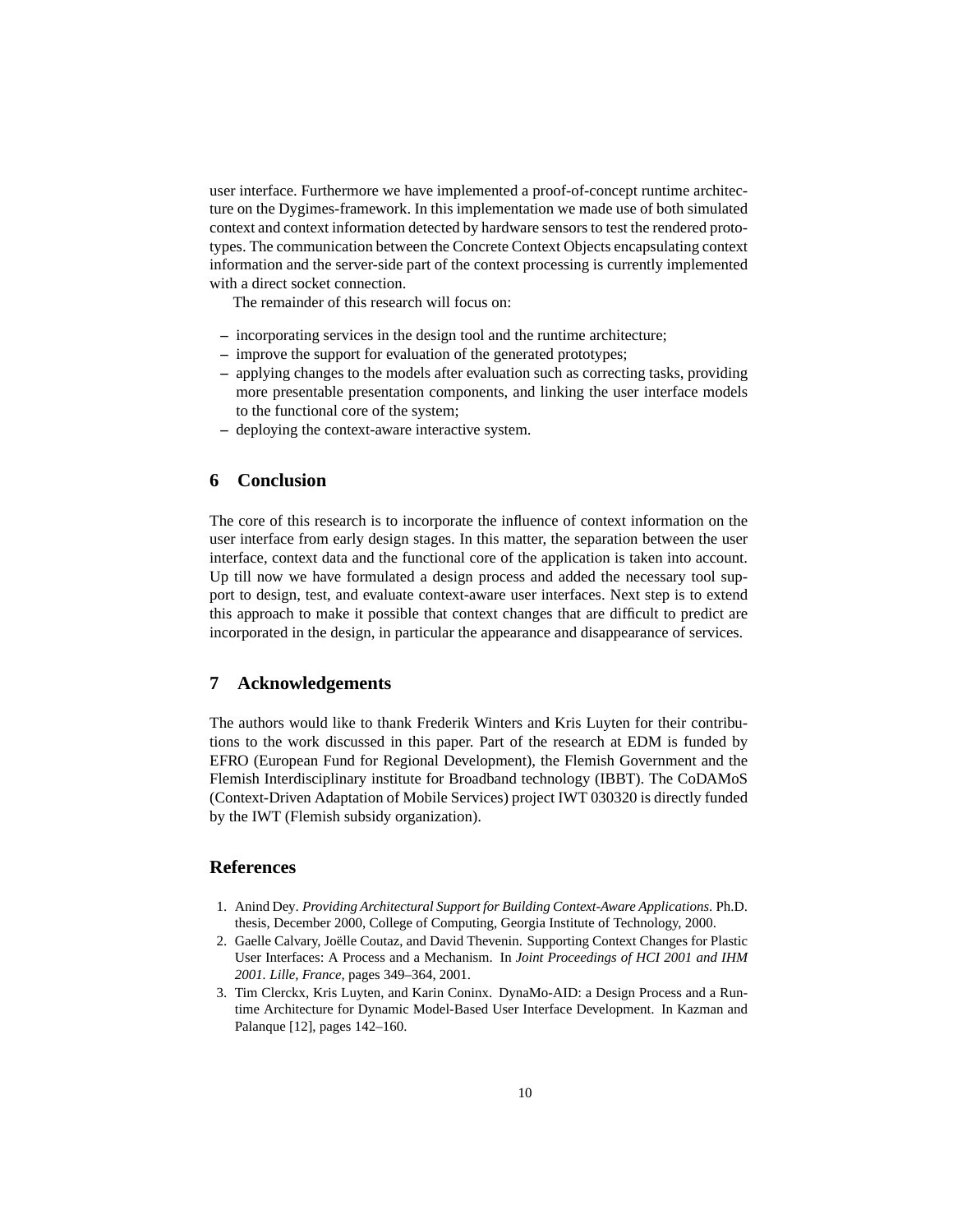- 4. Tim Clerckx, Kris Luyten, and Karin Coninx. Generating Context-Sensitive Multiple Device Interfaces from Design. In *Pre-Proceedings of the Fourth International Conference on Computer-Aided Design of User Interfaces CADUI'2004, 13-16 January 2004, Funchal, Isle of Madeira, Portugal*, 2004.
- 5. Tim Clerckx, Kris Luyten, and Karin Coninx. The Mapping Problem Back and Forth: Customizing Dynamic Models while Preserving Consistency. In Philippe Palanque, Pavel Slavik, and Marco Winckler, editors, *3rd International Workshop on Task Models and Diagrams for user interface design 2004 (TAMODIA 2004)*, pages 33–42, Prague, Czech Republic, Nov 15–16 2004.
- 6. Tim Clerckx, Kris Luyten, and Karin Coninx. Designing Interactive Systems in Context: From Prototype to Deployment. In *Accepted for the 19th British HCI Group Annual Conference (HCI 2005)*, Napier University, Edinburgh, United Kingdom, Sep 5–9 2005.
- 7. Karin Coninx, Kris Luyten, Chris Vandervelpen, Jan Van den Bergh, and Bert Creemers. Dygimes: Dynamically Generating Interfaces for Mobile Computing Devices and Embedded Systems. In Luca Chittaro, editor, *Mobile HCI*, volume 2795 of *Lecture Notes in Computer Science*, pages 256–270. Springer, 2003.
- 8. Anind K. Dey and Gregory D. Abowd. The context toolkit: Aiding the development of context-aware applications, 2000. Workshop on Software Engineering for Wearable and Pervasive Computing, June 6, 2000, Limerick, Ireland.
- 9. Anind K. Dey and Gregory D. Abowd. Support for the Adaptation and Interfaces to Context. In Ahmed Seffah and Homa Javahery, editors, *Multiple User Interfaces, Cross-Platform Applications and Context-Aware Interfaces*, pages 261–296. John Wiley and Sons, 2004.
- 10. Anind K. Dey, Raffay Hamid, Chris Beckmann, Ian Li, and Daniel Hsu. a CAPpella: Programming by Demonstration of Context-Aware Applications. In *Conference on Human Factors in Computing Systems (CHI 2004), Vienna, Austria, April 24-29*, 2004.
- 11. Ken Hinckley, Jeff Pierce, Mike Sinclair, and Eric Horvitz. Sensing Techniques for Mobile Interaction. In *The 13st Annual ACM Symposium on User Interface Software and Technology, UIST 2000, November 5-8, 2000, San Diego, CA, USA*, volume 2(2) of *CHI letters*. ACM Press, 2000.
- 12. Rick Kazman and Philippe Palanque, editors. *The 9th IFIP Working Conference on Engineering for Human-Computer Interaction, jointly with the 11th International Workshop on Design, Specification and Verification of Interactive Systems, Tremsbuttel Castle, Hamburg, ¨ Germany, July 11-13, 2004, Pre-Proceedings*, 2004.
- 13. Panu Korpipää, Jani Mätyjärvi, Juha Kela, Heikki Keränen, and Esko-Juhani Malm. Managing context information in mobile devices. *IEEE Pervasive Computing, Mobile and Ubiquitous Systems*, 2(3):42–51, July-September 2003.
- 14. Quentin Limbourg, Jean Vanderdonckt, Benjamin Michotte, Laurent Bouillon, and Victor López-Jaquero. USIXML: a Language Supporting Multi-Path Development of User Interfaces. In Kazman and Palanque [12], pages 89–107.
- 15. Kris Luyten, Tim Clerckx, Karin Coninx, and Jean Vanderdonckt. Derivation of a Dialog Model from a Task Model by Activity Chain Extraction. In Joaquim A. Jorge, Nuno Jardim Nunes, and João Falcão e Cunha, editors, *Interactive Systems: Design, Specification, and Verification*, volume 2844 of *Lecture Notes in Computer Science*, pages 191–205. Springer, 2003.
- 16. Giulio Mori, Fabio Paternò, and Carmen Santoro. Tool Support for Designing Nomadic Applications. In *Proceedings of the 2003 International Conference on Intelligent User Interfaces, January 12-15, 2003, Miami, FL, USA*, pages 141–148, January 12–15 2003.
- 17. Giulio Mori, Fabio Paternò, and Carmen Santoro. Design and Development of Multidevice Interfaces through Multiple Logical Descriptions. *IEEE Transactions on Software Engineering*, 30(8), August 2004.